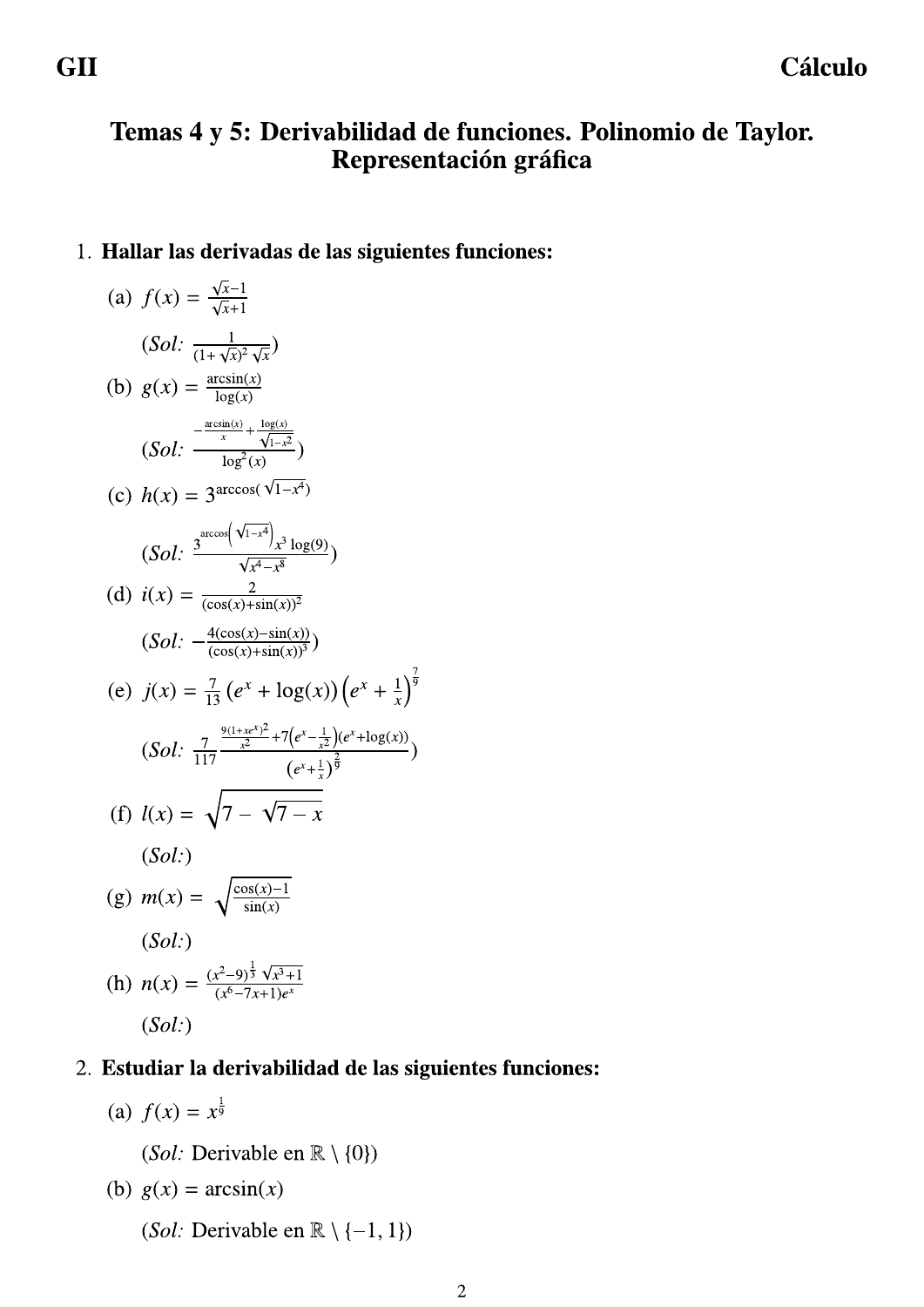(c)  $h(x) = |x^2 - 9|$ (Sol: Derivable en  $\mathbb{R} \setminus \{-3, 3\}$ )

### 3. Estudiar la derivabilidad de las siguientes funciones definidas a trozos:

(a) 
$$
f(x) = \begin{cases} \cos(x), & x \le 0, \\ x, & 0 < x < 2 \\ e^{-x}, & x \ge 2 \end{cases}
$$
  
(Sol: Derivable en R \ (0, 2))  
(b) 
$$
f(x) = \begin{cases} e^{-\frac{1}{x}}, & x \le 0, \\ 0, & x > 0 \end{cases}
$$
  
(Sol: Derivable en R \ (0))

4. Estudiar la continuidad de  $f'$  en  $x = 0$  donde la función  $f$  viene dada por

$$
f(x) = \begin{cases} x^2 \sin\left(\frac{1}{x}\right), & x \neq 0\\ 0, & x = 0 \end{cases}
$$

 $\mathbf i$ Es continua  $f''$  en  $x = 0$ ?

5. Determinar los valores de  $a \, y \, b$  tales que  $f$  sea diferenciable en 2

$$
f(x) = \begin{cases} ax + b, & x < 2 \\ 2x^2 - 1, & x \ge 2 \end{cases}
$$

6. Resolver los siguientes límites:

(a) 
$$
\lim_{x \to 0} \frac{x - \sin(x)}{x^3}
$$
  
\n(Sol:  $\frac{1}{6}$ )  
\n(b)  $\lim_{x \to 0} (\sin(x) - \frac{e^x + \sin(x) - 1}{\log(x+1)})$   
\n(Sol: -2)  
\n(c)  $\lim_{x \to 0} \frac{48e^x(1 + \sin(x))(\sin(x) - x)}{(1 + \sin(x) + \tan(x)) (1 + \sec(x))^3}$   
\n(Sol: 0)  
\n(d)  $\lim_{x \to 0^+} (\sin(x))^x$   
\n(Sol: 1)  
\n(e)  $\lim_{x \to 0} (\cos(x))^{\frac{1}{x^2}}$   
\n(Sol:  $\frac{1}{\sqrt{e}}$ )  
\n(f)  $\lim_{x \to 0} \frac{\log(1-2x)}{\sin(x)}$   
\n(Sol: -2)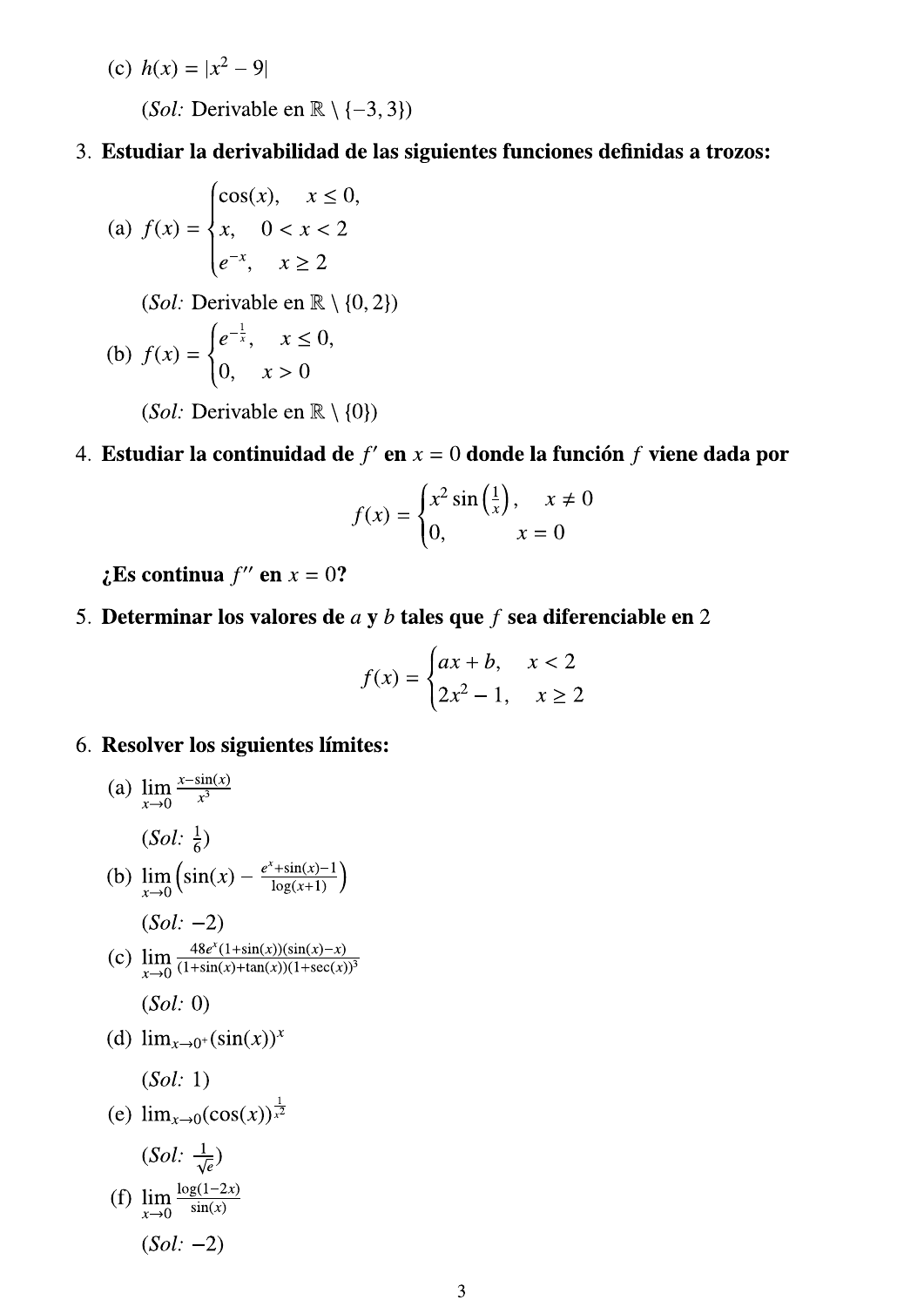(g) 
$$
\lim_{x \to 0} \frac{e^{2x} - e^{2\sin(x)}}{2x - 2\sin(x)}
$$
  
\n(Sol: 1)  
\n(h) 
$$
\lim_{x \to 0} (1 + x)^{\frac{1}{x}}
$$
  
\n(Sol: e)  
\n(i) 
$$
\lim_{x \to 0} \frac{\tan(x) - \sin(x)}{x^5}
$$
  
\n(Sol:  $\infty$ )  
\n(j) 
$$
\lim_{x \to \infty} x ((1 + \frac{1}{x})^x - e)
$$
  
\n(Sol:  $-\frac{e}{2}$ )  
\n(k) 
$$
\lim_{x \to 0} \frac{(1 + x)^{1 + x} - 1 - x - x^2}{x^3}
$$
  
\n(Sol:  $\frac{1}{2}$ )  
\n(l) 
$$
\lim_{x \to \infty} \frac{e^{x} - 1 - \log(1 + x)}{x^2}
$$
  
\n(Sol:  $\frac{1}{2}$ )  
\n(Sol:  $\frac{1}{2}$ )

- 7. Obtener la ecuación de la recta tangente a la curva  $y = 2x^2 + 3$  paralela a la recta  $8x - y + 3 = 0$
- 8. Demostrar que no existe una recta tangente a la curva  $y = 4 x^2$  que pase por el punto  $(1, 2)$
- 9. Obtener el polinomio de Taylor de las siguientes funciones:
	- (a)  $f(x) = \frac{1}{x-3}$ ,  $x_0 = 1$ ,  $n = 4$
	- (b)  $f(x) = \log(\cos(x))$ ,  $x_0 = \frac{\pi}{3}$ ,  $n = 5$
	- (c)  $f(x) = \cosh(x) + \sinh(x), x_0 = 0, n = 3$
- 10. Calcular  $\cos\left(\frac{\pi}{7}\right)$  con una exactitud de tres cifras decimales
- 11. Estimar el error que resulta cuando  $\frac{1}{\sqrt{x}}$  se sustituye por  $\frac{3}{2} \frac{1}{2}x$  si  $0.99 < x < 1.01$
- 12. Hacer uso del polinomio de McLaurin de la función

$$
f(x) = \log\left(\frac{1+x}{1-x}\right)
$$

para aproximar el valor de  $log(1.2)$  con una exactitud de cuatro cifras decimales

13. Demostrar que si  $0 \le x \le \frac{1}{2}$ , entonces

$$
\sin(x) = x - \frac{x^3}{3!} + R_{3,0}(x)
$$

**donde**  $|R_{3,0}(x)| < \frac{1}{3840}$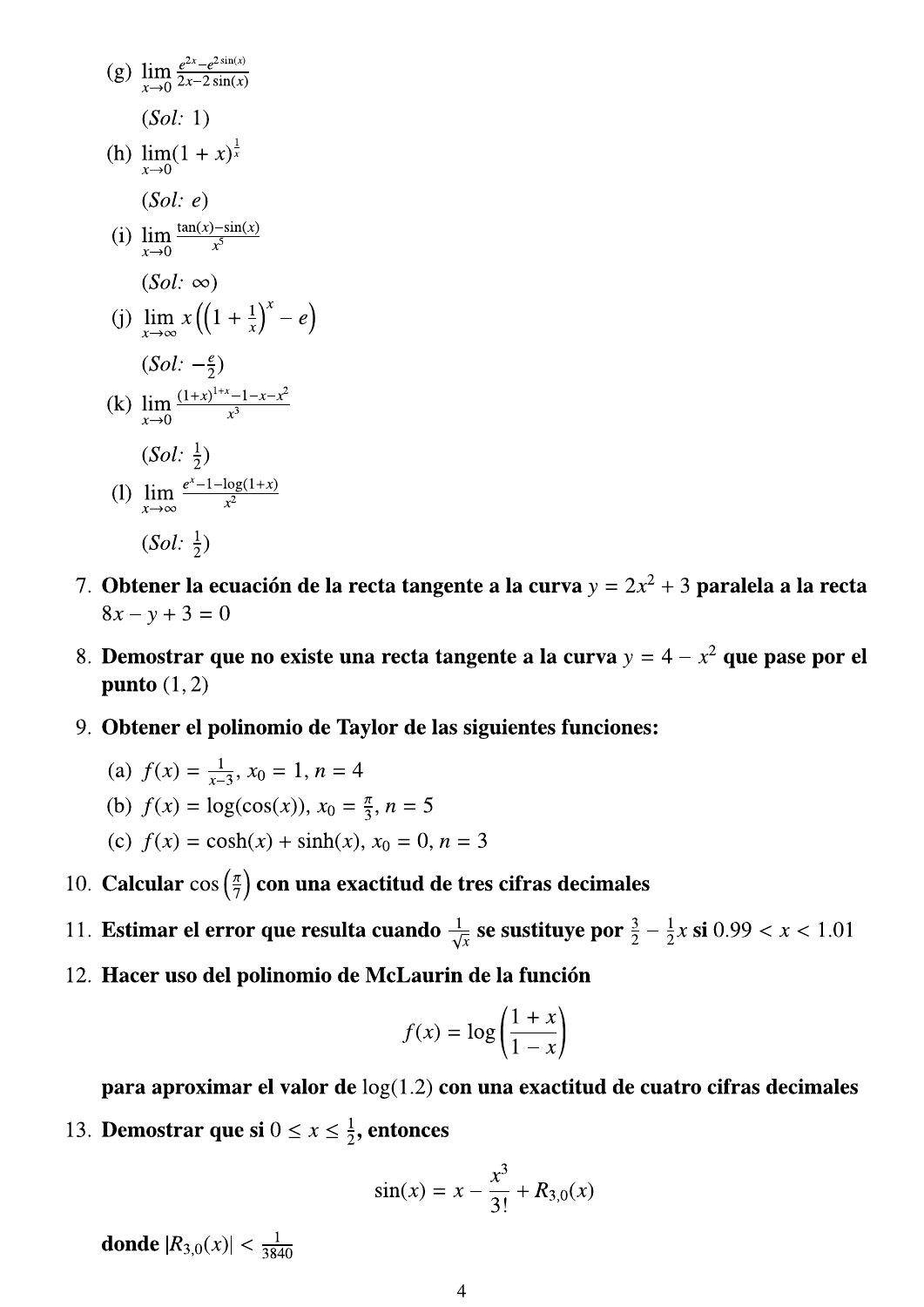14. Demostrar que la aproximación

$$
\frac{1}{\sqrt{1+x}} = 1 - \frac{1}{2}x
$$

es exacta con dos citras decimales si $-0.1 \le x \le 0$ 

15. Hallar los valores

$$
f(x) = x^3 + ax^2 + b
$$

emo relativo en el punto  $(2,3)$ 

16. Hallar los valores de  $a, b$  y  $c$  tales que la funcion

$$
f(x) = ax^2 + bx + c
$$

Demostrar que la aproximación<br>  $\frac{1}{\sqrt{1+x}} = 1 - \frac{1}{2}x$ <br>
es exacta con dos cifras decimales si  $-0.1 \le x \le 0$ <br>
Hallar los valores de *a* y *b* tales que la función definida como<br>  $f(x) = x^3 + ax^2 + b$ <br>
tiene un extremo relativo maximo relativo de / en  $x = 1$  y su grafica pase por el punto  $(2, -2)$ 

 $17.$  Para cada una de las funciones,  $f \mathbf{y} g$ , se pide determinar la veracidad o falsedad de los siguientes enunciados:



- 
- (b)  $g(x)$  es una función decreciente
- (c)  $g(x)$  tiene un punto de inflexión
- 
- (e)  $g(x)$  nunca se anula

#### 18. Sea la función

$$
f(x) = ax^4 + bx^3 + cx^2 + dx + e
$$

# Determinar los valores de  $a, b, c, d$  y e tales que:

- 
- 
- 
- (a)  $f(x)$  es una función decreciente<br>
(b)  $g(x)$  es una función decreciente<br>
(c)  $g(x)$  tiene un punto de inflexión<br>
(b)  $f(x)$  no tiene mínimo local<br>
(c)  $g(x)$  nunca se anula<br>
(a) la función<br>
(c)  $f(x) = ax^4 + bx^3 + cx^2 +$ <br>
(e)  $f(x$ (d)  $f(x)$  no tiene mínimo local<br>
(e)  $g(x)$  nunca se anula<br>
18. **Sea la función**<br>  $f(x) = ax^4 + bx^3$ <br> **Determinar los valores de** a, b, c, d y e tale<br>
(a) f tenga un punto de inflexión en x = 1<br>
(b) f contenga al origen<br>
(c) f 18. Sea la función<br>  $f(x) = ax^4$ .<br> **Determinar los valores de** a, b, c, d y<br>
(a) f tenga un punto de inflexión en x<br>
(b) f contenga al origen<br>
(c) f sea simétrica respecto del eje y<br>
19. **Dibujar la gráfica de la función** f 19. Dibujar la gra  $f(x) = ax^4 + bx^3 + cx^2 + dx + e$ <br>
ar los valores de *a*, *b*, *c*, *d y e* tales que:<br>
ga un punto de inflexión en *x* = 1<br>
tenga al origen<br>
simétrica respecto del eje y<br>
a gráfica de la función *f* teniendo en cuenta que satisf propiedades: